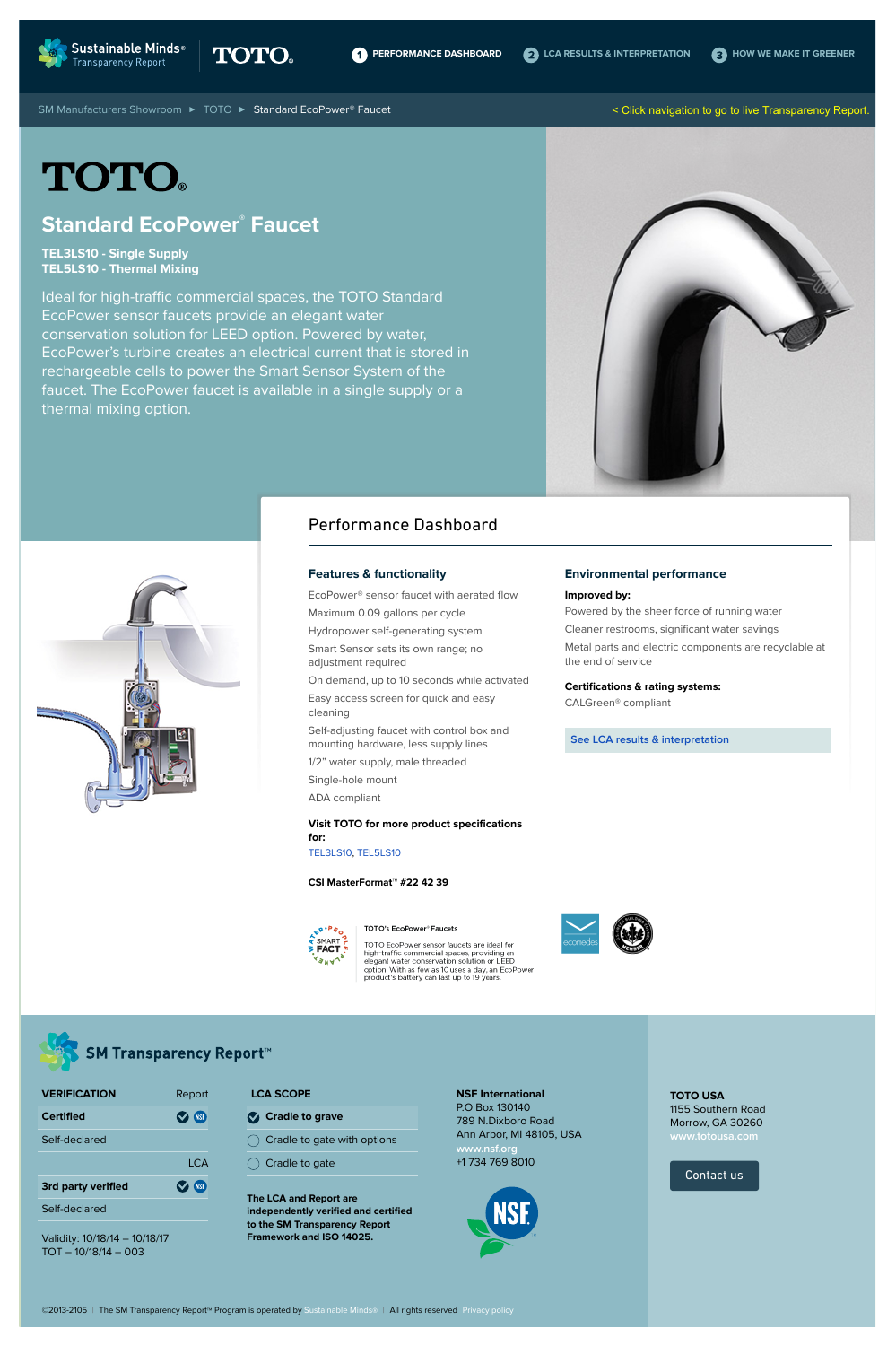### **TEL3LS10 & TEL5LS10**

| 25        | <b>LIFECYCLE STAGE</b> | <b>AVG. MPTS/FUNC UNIT</b>                              |
|-----------|------------------------|---------------------------------------------------------|
| 20        | <b>Production</b>      | 18.20                                                   |
|           | <b>Construction</b>    | 0.05                                                    |
| 15        | <b>Use</b>             | 3.15                                                    |
| 10        | <b>End of life</b>     | 0.03                                                    |
|           | <b>Recovery</b>        | $-1.67$                                                 |
| 5         |                        | Total impacts = 19.76 mPts<br>per 3 years of service    |
| $\bigcap$ |                        |                                                         |
| $-5$      |                        | A variation of 10 to 20%   A variation greater than 20% |

#### Scope and summary

 $\bullet$  Cradle to grave  $\circlearrowright$  Cradle to gate with options  $\circlearrowright$  Cradle to gate

#### **Functional unit**

#### **One faucet in an average U.S. commmercial environment for 3 years.**

One faucet in an average U.S. commercial environment. The period of 3 years is modeled as the period of application based on the average technical lifespan for commercial applications. The economical lifespan of commerical applications can be longer or lower due to aesthetic replacements or more intense use. The implication is that the LCA model assumes that the application ends at year 3 and that the materials will be treated in an end-of-life scenario.

#### **Default use phase scenario**

3 years of service in an average U.S. commercial environment with 0.08 gallon/use and 133 uses/day resulting in 12,136 gallons of water.

#### **Material composition greater than 1% by weight**

| <b>PART</b>                                 | <b>MATERIAL</b>         | <b>AVG. % WT.</b> |
|---------------------------------------------|-------------------------|-------------------|
| <b>Packaging</b>                            | Cardboard               | 20%               |
| Spout body                                  | Brass (C360000)         | 11%               |
| <b>Controller body</b>                      | Brass, Pb free          | 9%                |
| <b>Controller waterway</b>                  | Brass, Pb free          | 7%                |
| <b>Controller cover</b>                     | <b>ABS</b>              | 7%                |
| <b>Spout mounting</b><br>bracket            | <b>SUS303</b>           | 5%                |
| Spout mounting rod                          | Stainless Steel, SUS304 | 4%                |
| Spout mounting nut                          | <b>Brass</b>            | 4%                |
| Spout hose                                  | <b>PVC</b>              | 4%                |
| <b>Controller mounting</b><br><b>screws</b> | Stainless Steel, SUS303 | 2%                |
| <b>Manual</b>                               | Paper                   | 2%                |
| Spout nozzle base                           | Polyacetal              | 1%                |
| <b>Spout aerator</b>                        | Polyacetal              | 1%                |
| Spout aerator gasket                        | <b>NBR</b>              | 1%                |
| Spout nozzle key                            | <b>Brass</b>            | 1%                |
| Spout clip                                  | <b>Steel</b>            | 1%                |
| <b>Generator coil</b>                       | Copper                  | 1%                |
|                                             | Other                   | 19%               |

#### **Total impacts by life cycle stages [MPTS/FUNC UNIT]**

#### What's causing the greatest impacts

#### **All lifecycle stages**

#### **The production stage is dominating the results for most impact categories.**

#### **TOTO PeoplePlanetWater.** programs improving **environmental performance**

The production stage has the most significant contributions to eutrophication (mostly from emissions from copper mining and the printed wiring board), non carcinogens (emissions from the production of copper and zinc) and ecotoxicity (mostly from emissions during mining of copper, gold and zinc). The use stage is important, typically in the range of 15%-25% of the overall impacts. The use stage impact is mostly due to the embedded energy arising from acquisition, treatment and distribution of the water used during the use of the product. The recovery stage includes recycling processes and benefits by preventing the need to produce primary materials. Recycling is a relevant factor for some of the impact categories, offsetting a portion of the impacts caused by production. Additionally, the delivery of the product to the construction/installation site, the construction/installation processes, the processes for dismantling the product and final waste treatment during the end of life stage do not have a significant impact.

#### **Production stage**

Brass parts, the printed wiring board, and turning and electroplating processes have significant contributions to the impact categories. The remaining parts and processes do not have a significant contribution to the overall impacts in the rest of the categories.

#### **Sensitivity analysis**

There are many deviations over the life cycle stages of the two products except for the use stage. The deviations in the LCA results are highly correlated to the cradle-to-gate (i.e. production stage) impacts. These variations are mainly due to the difference in weight of the two products.

#### **Multi-product weighted average**

Results represent the weighted average using production volumes for the products covered. Variations of specific products for differences of 10-20% against the average are indicated in purple ; differences greater than 20% are indicated in red. A difference greater than 10% is considered significant.

- TOTO's EcoPower products are powered by the force of running water.
- The electronic and mechanical components are programmed and designed to allow water flow and accurate flush volume only when

#### needed.

Water consumption is reduced in the use phase due to superior flushing performance.

See how we make it greener

#### **References**

#### **LCA Background Report**

TOTO Sanitary Fittings Products LCA Background Report (public version), August 2014

- **Cradle to grave**
- $\bigcirc$  Cradle to gate with options
- $\bigcirc$  Cradle to gate

#### **SM Transparency Report Framework**

Part A: Part A: LCA Calculation Rules and Background Report Requirements (Draft V2) (compliant with ISO14040-44, ISO14025 and EN15804) Part B: Product Group Definition – Commercial Faucets

**SM Transparency Reports enable purchasers and users to compare the environmental performance of products on a life cycle basis.** They are designed to present information transparently to make the limitations of comparability more understandable. SM Transparency Reports of products that comply with the same Product Group Definition (PGD) and include the same life cycle stages, but are made by different manufacturers, may not sufficiently align to support direct comparisons. They therefore, cannot be used as comparative assertions unless the conditions defined in ISO 14025 Section 6.7.2. 'Requirements for Comparability' are satisfied.

#### **Rating systems**

The intent is to reward project teams for selecting products from manufacturers who have verified improved life-cycle environmental performance.

| $\bigcirc$ LCA self-declared, Report self-declared | 0 product   |
|----------------------------------------------------|-------------|
| () LCA verified, Report self-declared              | 1/4 product |
| LCA verified, Report certified                     | 1 product   |

#### **LEED BD+C: New Construction | v4 - LEED v4 MR Building product disclosure and optimization**

Environmental product declarations

#### **SM Transparency Report product credit values:**

**Green Globes for New Construction and Sustainable Interiors NC** 3.5.1.2 Path B: Prescriptive Path from Building Core | **NC** 3.5.2.2 and **SI** 4.1.1 Path B: Prescriptive Path for Interior Fit-outs

## **SM Transparency Report™**

### LCA results & interpretation

**LCA results**

| <b>LIFECYCLE STAGE</b>                                                                                                          | <b>PRODUCTION</b>        | <b>CONSTRUCTION</b>                            | <b>USE</b>                          | <b>END OF LIFE</b>                             | <b>RECOVERY</b>     |
|---------------------------------------------------------------------------------------------------------------------------------|--------------------------|------------------------------------------------|-------------------------------------|------------------------------------------------|---------------------|
| Information modules: Included   Excluded*<br>*Installation and deconstruction/demolition                                        | <b>A1 Raw Materials</b>  | <b>A4 Transportation/</b><br><b>Delivery</b>   | <b>B1 Use</b>                       | <b>C1 Deconstruction/</b><br><b>Demolition</b> | <b>D1 Recycling</b> |
| are mostly manual. The sanitary fittings<br>should not need repair, maintenance or<br>replacement during the modeled life time. | <b>A2 Transportation</b> | <b>A5 Construction/</b><br><b>Installation</b> | <b>B2 Maintenance</b>               | <b>C2 Transportation</b>                       | D2 Recovery         |
|                                                                                                                                 | <b>A3 Manufacturing</b>  |                                                | <b>B3 Repair</b>                    | <b>C3 Waste processing</b>                     | D3 Reuse            |
| Operational energy use is irrelevant to the<br>life cycle of the modeled product.                                               |                          |                                                | <b>B4 Replacement</b>               | <b>C4 Disposal</b>                             |                     |
| Reuse and energy recovery are not                                                                                               |                          |                                                | <b>B5 Refurbishment</b>             |                                                |                     |
| modeled for sanitary fittings.                                                                                                  |                          |                                                | <b>B6 Operational</b><br>energy use |                                                |                     |
|                                                                                                                                 |                          |                                                | <b>B7 Operational</b><br>water use  |                                                |                     |
|                                                                                                                                 |                          |                                                |                                     |                                                |                     |

#### **SM 2013** Learn about SM Single Score results

| Impacts per 10 years of service                                                      | <b>18.20 mPts</b>                                                                                                                 | 0.05 mPts                                                                                                | 3.15                                                                                                                                           | 0.03                                                                                                                     | $-1.67$                                                 |
|--------------------------------------------------------------------------------------|-----------------------------------------------------------------------------------------------------------------------------------|----------------------------------------------------------------------------------------------------------|------------------------------------------------------------------------------------------------------------------------------------------------|--------------------------------------------------------------------------------------------------------------------------|---------------------------------------------------------|
| Materials or processes contributing >20%<br>to total impacts in each lifecycle stage | Brass parts and<br>printed wiring<br>boards together with<br>manufacturing<br>processes such as<br>turning and<br>electroplating. | Disposal of<br>packaging and<br>transportation of the<br>product to<br>installation site or<br>consumer. | Volume of water use<br>during the operation<br>of the product and<br>the embedded<br>energy use (such as<br>electricity) in the<br>water used. | Transport to waste<br>processing, waste<br>processing and<br>disposal of material<br>flows transported to<br>a landfill. | Plastic and metal<br>components'<br>recycling processes |

#### **TRACI**

A variation of 10 to 20% | A variation greater than 20%

| $\tilde{\phantom{a}}$<br><b>LIFECYCLE STAGE</b> | <b>PRODUCTION</b> | CONSTRUCTION | <b>USE</b> | <b>END OF LIFE</b> | <b>RECOVERY</b> |
|-------------------------------------------------|-------------------|--------------|------------|--------------------|-----------------|
| Ecological damage                               |                   |              |            |                    |                 |
| Unit<br><b>Impact Category</b>                  |                   |              |            |                    |                 |

| <b>Acidification</b>                    | $SO2$ eq                | $\bullet$ | 7.06E-01     | 2.91E-03 | 2.83E-01     | 1.53E-03     | $-3.75E-02$   |
|-----------------------------------------|-------------------------|-----------|--------------|----------|--------------|--------------|---------------|
| <b>Ecotoxicity</b>                      | CTU <sub>e</sub>        | $\bullet$ | $2.81E+02$   | 1.17E+00 | $2.33E+01$   | 2.25E-01     | $-1.59E + 01$ |
| <b>Eutrophication</b>                   | N eq                    | $\bullet$ | 5.80E-01     | 6.61E-04 | 5.91E-03     | 7.84E-04     | $-9.41E - 03$ |
| <b>Global warming</b>                   | $CO2$ eq                | $\bullet$ | $5.30E + 01$ | 8.82E-01 | $4.25E + 01$ | $1.07E + 00$ | $-1.94E+00$   |
| Ozone depletion                         | CFC-11 eq               | $\bullet$ | 5.61E-06     | 8.81E-09 | 2.03E-06     | 1.86E-08     | $-1.83E - 07$ |
| Human health damage<br>$\bullet$        |                         |           |              |          |              |              |               |
| <b>Impact Category</b>                  | Unit                    |           |              |          |              |              |               |
| <b>Carcinogenics</b>                    | CTU <sub>h</sub>        | $\bullet$ | 2.99E-06     | 6.47E-09 | 8.81E-07     | 2.94E-09     | $-4.92E-07$   |
| <b>Non-carcinogenics</b>                | CTU <sub>h</sub>        | $\bullet$ | $1.12E - 04$ | 6.19E-08 | 3.97E-06     | 2.39E-08     | $-8.36E-06$   |
| <b>Respiratory effects</b>              | kg PM <sub>2.5</sub> eq | $\bullet$ | 8.72E-02     | 5.73E-05 | 1.94E-02     | 1.60E-04     | $-6.57E-03$   |
| <b>Smog</b>                             | kg O <sub>3</sub> eq    | $\bullet$ | $5.51E+00$   | 7.85E-02 | 2.12E+00     | 2.84E-02     | $-3.43E-01$   |
| <b>Resources depletion</b><br>$\bullet$ |                         |           |              |          |              |              |               |
| <b>Impact Category</b>                  | <b>Unit</b>             |           |              |          |              |              |               |

| 2.50E+01<br><b>Fossil fuel depletion</b><br>$-3.12E + 00$<br><b>MJ</b> surplus<br>$6.51E + 01$<br>$8.39E-0.$<br>ີ 96E-01 <b>ເ</b> | ----- |  |  |  |
|-----------------------------------------------------------------------------------------------------------------------------------|-------|--|--|--|
|                                                                                                                                   |       |  |  |  |

Validity: 10/18/14 – 10/18/17 TOT – 10/18/14 – 003

**The LCA and Report are**

**independently verified and certified**

**to the SM Transparency Report Framework and ISO 14025.**



©2013-2105 | The SM Transparency Report™ Program is operated by Sustainable Minds® | All rights reserved Privacy policy

#### **NSF International** P.O Box 130140 789 N.Dixboro Road Ann Arbor, MI 48105, USA **www.nsf.org**

+1 734 769 8010

| <b>VERIFICATION</b>       | Report       |
|---------------------------|--------------|
| <b>Certified</b>          | <b>V NSE</b> |
| Self-declared             |              |
|                           | I C.A        |
| <b>3rd party verified</b> | NSE<br>(V    |



#### **LCA SCOPE**



Contact us